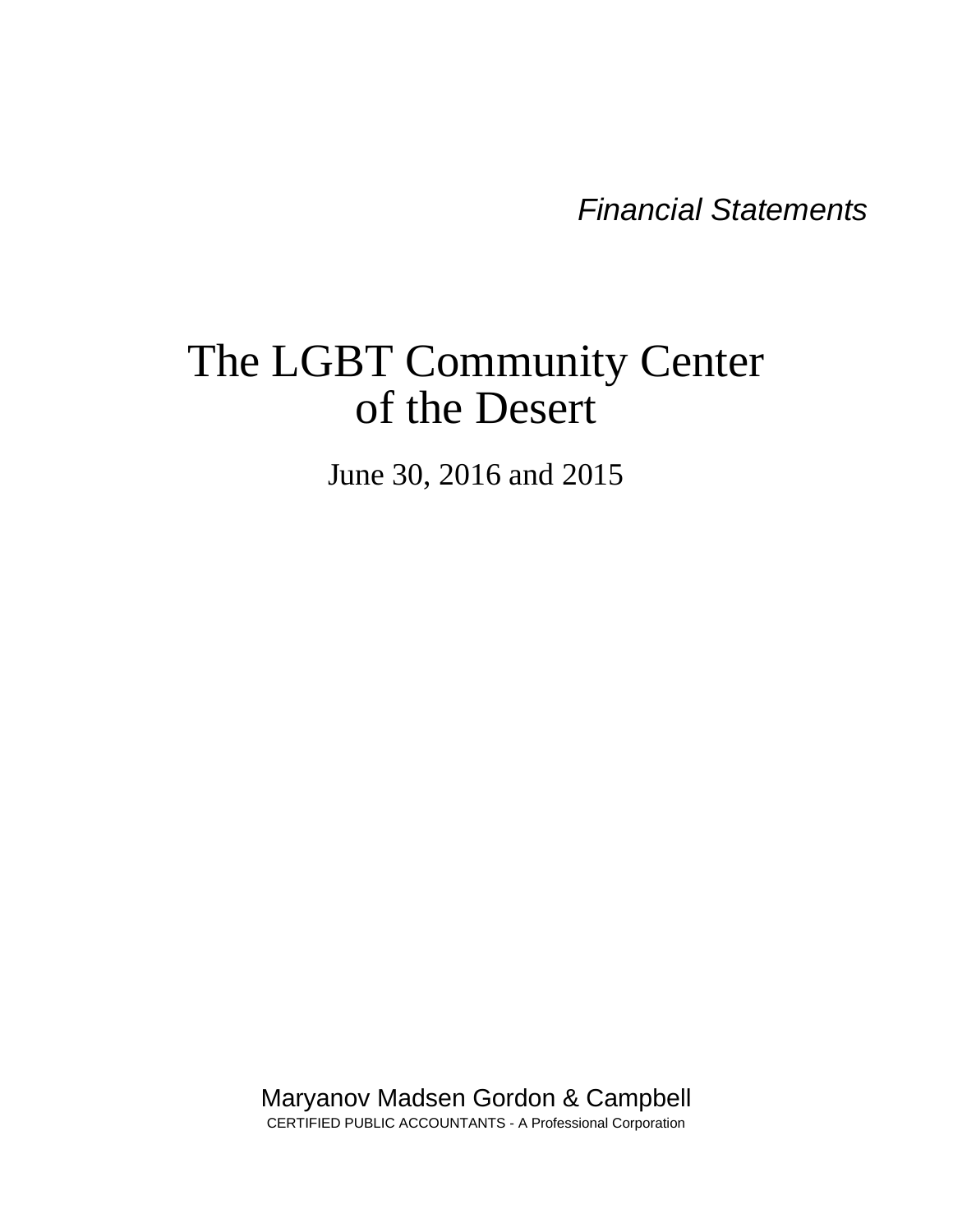# **Maryanov Madsen Gordon & Campbell CERTIFIED PUBLIC ACCOUNTANTS - A Professional Corporation**

# INDEPENDENT AUDITORS' REPORT

To the Board of Directors The LGBT Community Center of the Desert Palm Springs, California

We have audited the accompanying financial statements of The LGBT Community Center of the Desert (a nonprofit organization), which comprise the statements of financial position as of June 30, 2016 and 2015, and the related statements of activities and cash flows for the years then ended, and the related notes to the financial statements.

#### **Management's Responsibility for the Financial Statements**

Management is responsible for the preparation and fair presentation of these financial statements in accordance with accounting principles generally accepted in the United States of America; this includes the design, implementation, and maintenance of internal control relevant to the preparation and fair presentation of financial statements that are free from material misstatement, whether due to fraud or error.

#### **Auditors' Responsibility**

Our responsibility is to express an opinion on these financial statements based on our audit. We conducted our audit in accordance with auditing standards generally accepted in the United States of America. Those standards require that we plan and perform the audit to obtain reasonable assurance about whether the financial statements are free from material misstatement.

An audit involves performing procedures to obtain audit evidence about the amounts and disclosures in the financial statements. The procedures selected depend on the auditor's judgment, including the assessment of the risks of material misstatement of the financial statements, whether due to fraud or error. In making those risk assessments, the auditor considers internal control relevant to the entity's preparation and fair presentation of the financial statements in order to design audit procedures that are appropriate in the circumstances, but not for the purpose of expressing an opinion on the effectiveness of the entity's internal control. Accordingly, we express no such opinion. An audit also includes evaluating the appropriateness of accounting policies used and the reasonableness of significant accounting estimates made by management, as well as evaluating the overall presentation of the financial statements.

We believe that the audit evidence we have obtained is sufficient and appropriate to provide a basis for our audit opinion.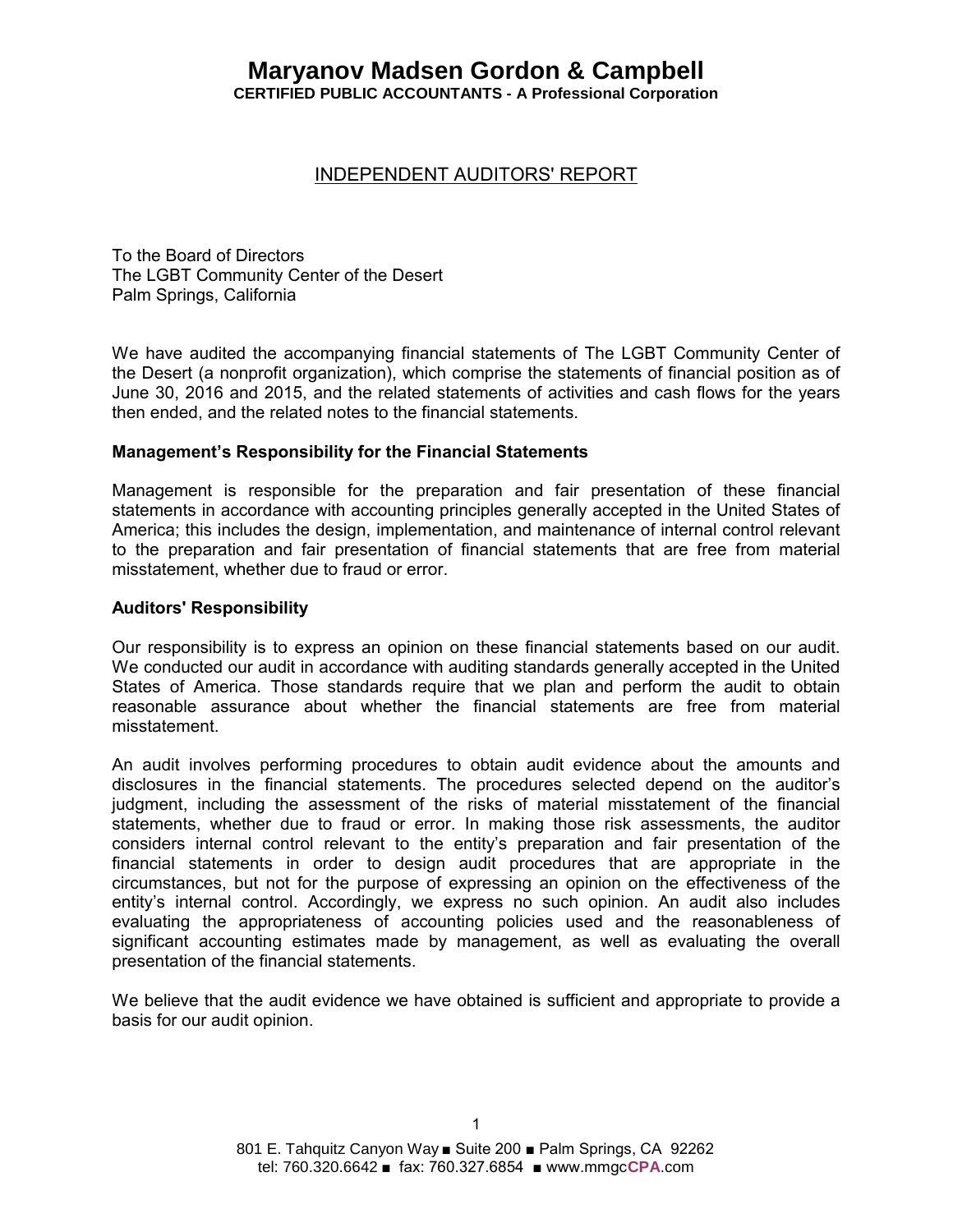To the Board of Directors The LGBT Community Center of the Desert

#### **Opinion**

In our opinion, the financial statements referred to above present fairly, in all material respects, the financial position of The LGBT Community Center of the Desert as of June 30, 2016 and 2015, and the changes in its net assets and its cash flows for the years then ended in accordance with accounting principles generally accepted in the United States of America.

#### **Other Matter**

Our audit was conducted for the purpose of forming an opinion on the financial statements as a whole. The schedule of functional expenses on pages 12 and 13 are presented for purposes of additional analysis and are not a required part of the financial statements. Such information is the responsibility of management and was derived from and relates directly to the underlying accounting and other records used to prepare the financial statements. The information has been subjected to the auditing procedures applied in the audit of the financial statements and certain additional procedures, including comparing and reconciling such information directly to the underlying accounting and other records used to prepare the financial statements or to the financial statements themselves, and other additional procedures in accordance with auditing standards generally accepted in the United States of America. In our opinion, the information is fairly stated in all material respects in relation to the financial statements as a whole.

Maryanov Madoir) Adrian & Campbell

Palm Springs, California January 23, 2017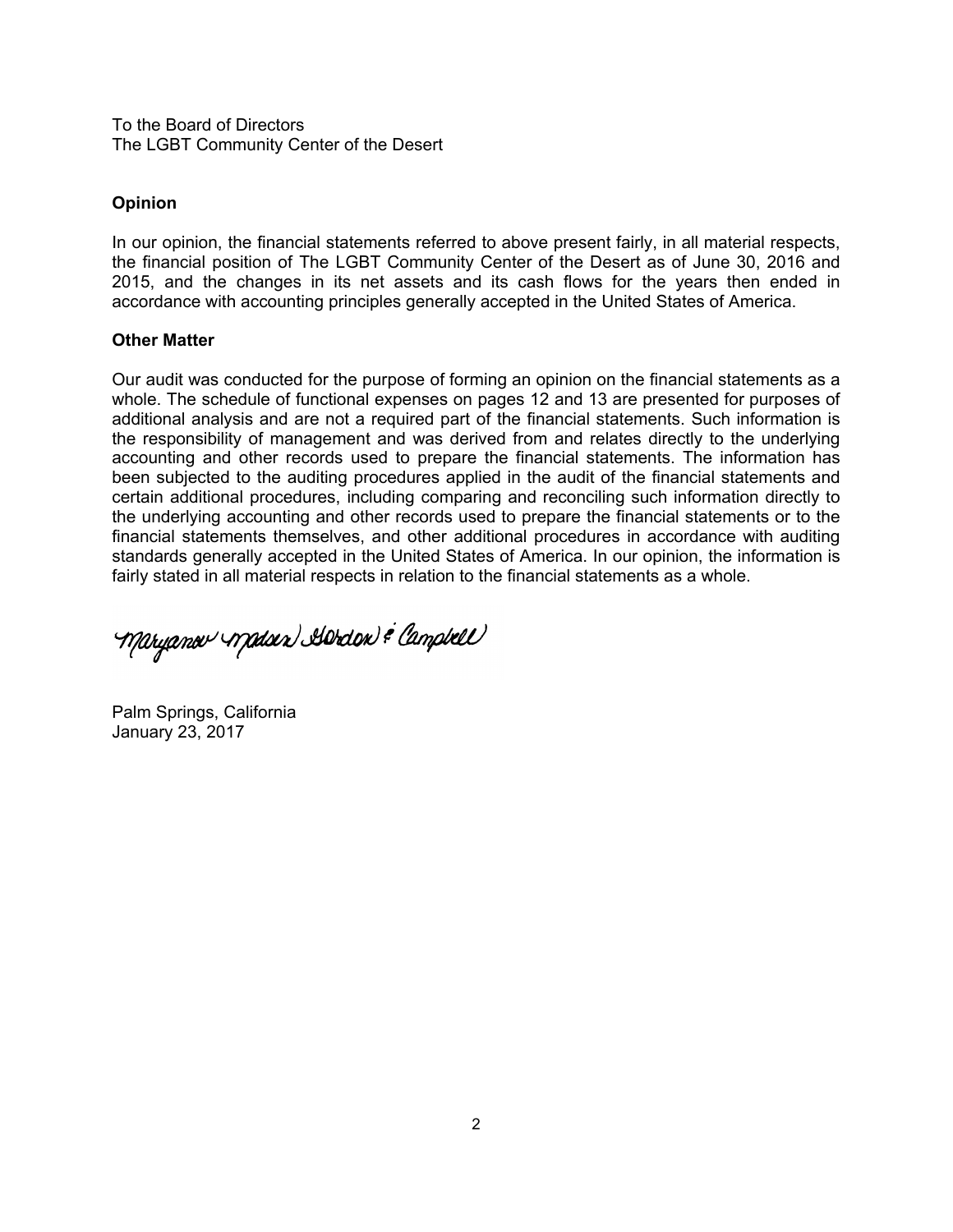#### STATEMENTS OF FINANCIAL POSITION JUNE 30, 2016 AND 2015

# **ASSETS**

|                                                   | 2016           |    |         |  |
|---------------------------------------------------|----------------|----|---------|--|
| <b>CURRENT ASSETS</b>                             |                |    |         |  |
| Cash                                              | \$<br>930,779  | \$ | 149,798 |  |
| <b>Receivables</b>                                | 6,928          |    | 12,009  |  |
| Prepaid expense                                   | 2,510          |    |         |  |
| Deposits                                          | 10,617         |    | 4,950   |  |
| Total current assets                              | 950,834        |    | 166,757 |  |
|                                                   |                |    |         |  |
| PROPERTY AND EQUIPMENT<br>Furniture and equipment | 54,030         |    | 52,497  |  |
| Leasehold improvements                            | 649.303        |    | 40.787  |  |
|                                                   |                |    |         |  |
|                                                   | 703,333        |    | 93,284  |  |
| Less accumulated depreciation                     | 77,164         |    | 70,919  |  |
|                                                   |                |    |         |  |
| Total property and equipment, net                 | 626,169        |    | 22,365  |  |
| <b>TOTAL ASSETS</b>                               | 1,577,003<br>S | S  | 189,122 |  |
|                                                   |                |    |         |  |

#### LIABILITIES AND NET ASSETS

| <b>CURRENT LIABILITIES</b>       |               |      |         |
|----------------------------------|---------------|------|---------|
| Accounts payable                 | \$<br>272,556 | - \$ | 16,282  |
| Accrued payroll                  | 33,160        |      | 26,301  |
| Deferred revenue                 | 81,000        |      | 4,250   |
|                                  |               |      |         |
| <b>Total current liabilities</b> | 386,716       |      | 46,833  |
|                                  |               |      |         |
| <b>NET ASSETS</b>                |               |      |         |
| Unrestricted                     | 674,298       |      | 48,417  |
| Temporarily restricted           | 515.989       |      | 93,872  |
|                                  |               |      |         |
| Total net assets                 | 1.190.287     |      | 142,289 |
|                                  |               |      |         |
| TOTAL LIABILITIES AND NET ASSETS | 1,577,003     |      | 189.122 |
|                                  |               |      |         |

The accompanying notes are an integral part of these financial statements.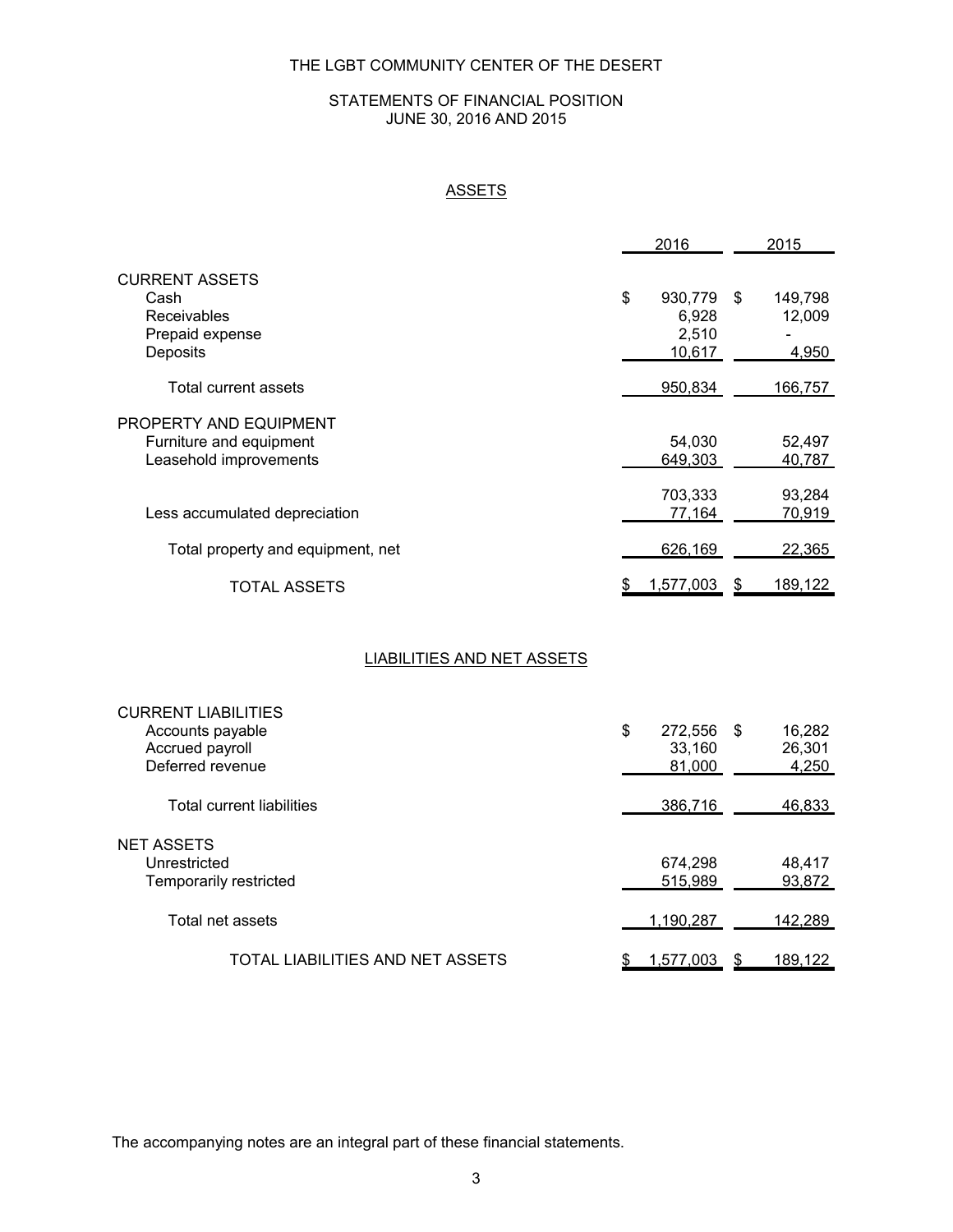#### STATEMENTS OF ACTIVITIES YEARS ENDED JUNE 30, 2016 AND 2015

| UNRESTRICTED NET ASSETS                                                                                                                            | 2016                                                                | 2015                                                                      |  |  |
|----------------------------------------------------------------------------------------------------------------------------------------------------|---------------------------------------------------------------------|---------------------------------------------------------------------------|--|--|
| <b>SUPPORT AND REVENUES</b><br>Contributions<br>Grants<br>Memberships<br>Program income<br>Special events<br>Net assets released from restrictions | \$<br>253,441<br>100,294<br>60,751<br>150,634<br>426,994<br>639,314 | \$<br>160,313<br>94,124<br>53,815<br>123,629<br>398,559<br>$\blacksquare$ |  |  |
| Total support and revenues                                                                                                                         | 1,631,428                                                           | 830,440                                                                   |  |  |
| <b>EXPENSES</b><br>Program expense<br>General and administrative<br>Fundraising expense                                                            | 684,168<br>142,553<br>178,826                                       | 459,330<br>216,216<br>187,790                                             |  |  |
| <b>Total expenses</b>                                                                                                                              | 1,005,547                                                           | 863,336                                                                   |  |  |
| CHANGE IN UNRESTRICTED NET ASSETS                                                                                                                  | 625,881                                                             | (32, 896)                                                                 |  |  |
| TEMPORARILY RESTRICTED NET ASSETS                                                                                                                  |                                                                     |                                                                           |  |  |
| <b>SUPPORT AND REVENUES</b><br>Capital campaign<br>Grants                                                                                          | 1,070,484<br>33,078                                                 | 41,850<br>15,380                                                          |  |  |
| Total support and revenues                                                                                                                         | 1,103,562                                                           | 57,230                                                                    |  |  |
| <b>EXPENSES</b><br>Program expense<br>Funds released from restriction                                                                              | 42,131<br>639,314                                                   | 63,619                                                                    |  |  |
| Total expenses                                                                                                                                     | 681,445                                                             | 63,619                                                                    |  |  |
| CHANGE IN TEMPORARILY RESTRICTED ASSETS                                                                                                            | 422,117                                                             | (6, 389)                                                                  |  |  |
| <b>CHANGE IN NET ASSETS</b>                                                                                                                        | 1,047,998                                                           | (39, 285)                                                                 |  |  |
| NET ASSETS, beginning of year                                                                                                                      | 142,289                                                             | 181,574                                                                   |  |  |
| NET ASSETS, end of year                                                                                                                            | 1,190,287<br>\$                                                     | 142,289<br>$\frac{3}{2}$                                                  |  |  |

The accompanying notes are an integral part of these financial statements.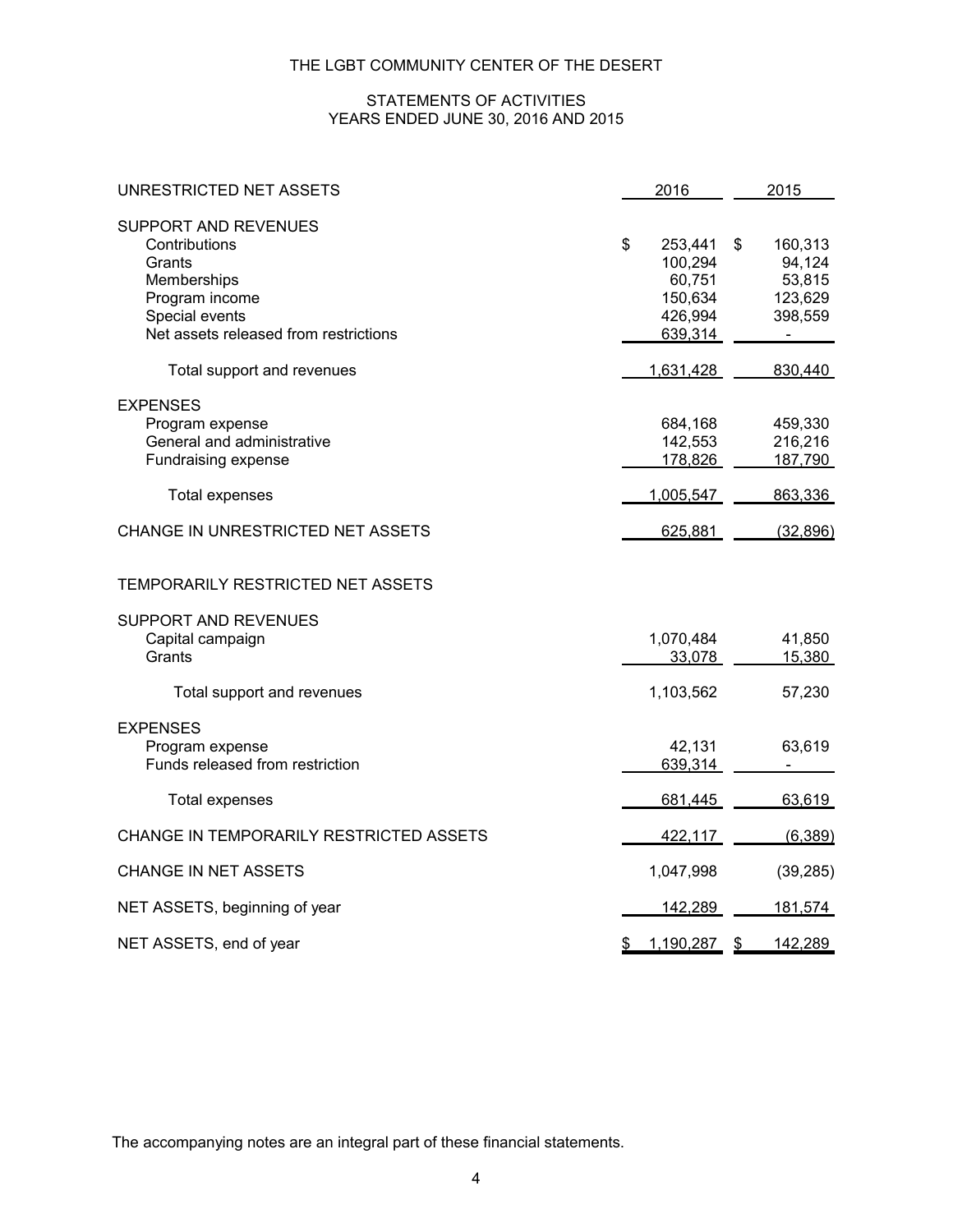#### STATEMENTS OF CASH FLOWS YEARS ENDED JUNE 30, 2016 AND 2015

| <b>CHANGE IN CASH</b>                                                                                                                                            | 2016                                   | 2015                      |
|------------------------------------------------------------------------------------------------------------------------------------------------------------------|----------------------------------------|---------------------------|
| CASH FLOWS FROM OPERATING ACTIVITIES:<br>Cash received from donors<br>Cash paid to suppliers and employees<br>Interest received                                  | 1,682,402 \$<br>\$<br>(291, 433)<br>61 | 813,095<br>(814, 713)     |
| Net cash provided (used) by operating activities                                                                                                                 | 1,391,030                              | (1,618)                   |
| CASH FLOWS FROM INVESTING ACTIVITIES:<br>Capital expenditures                                                                                                    | (610, 049)                             | (16, 198)                 |
| Net increase (decrease) in cash                                                                                                                                  | 780,981                                | (17, 816)                 |
| Cash at beginning of year                                                                                                                                        | 149,798                                | 167,614                   |
| Cash at end of year                                                                                                                                              | 930,779                                | 149,798<br>$\mathfrak{D}$ |
| RECONCILIATION OF CHANGE IN NET ASSETS TO<br>NET CASH PROVIDED (USED) BY OPERATING<br><b>ACTIVITIES:</b>                                                         |                                        |                           |
| Change in net assets                                                                                                                                             | 1,047,998 \$                           | (39, 285)                 |
| Adjustment to reconcile change in net assets to net<br>cash provided (used) by operating activities:<br>Depreciation<br>(Increase) decrease in operating assets: | 6,245                                  | 12,409                    |
| Receivables<br>Prepaid expense<br>Deposits                                                                                                                       | 5,081<br>(2,510)<br>(5,667)            | (6, 595)<br>1,109         |
| Increase (decrease) in operating liabilities:<br>Accounts payable<br>Accrued payroll<br>Deferred revenue                                                         | 256,274<br>6,859<br>76,750             | 12,400<br>14,094<br>4,250 |
| Total adjustments                                                                                                                                                | 343,032                                | 37,667                    |
| Net cash provided (used) by operating activities                                                                                                                 | 1,391,030<br>\$                        | (1,618)<br>\$             |

The accompanying notes are an integral part of these financial statements.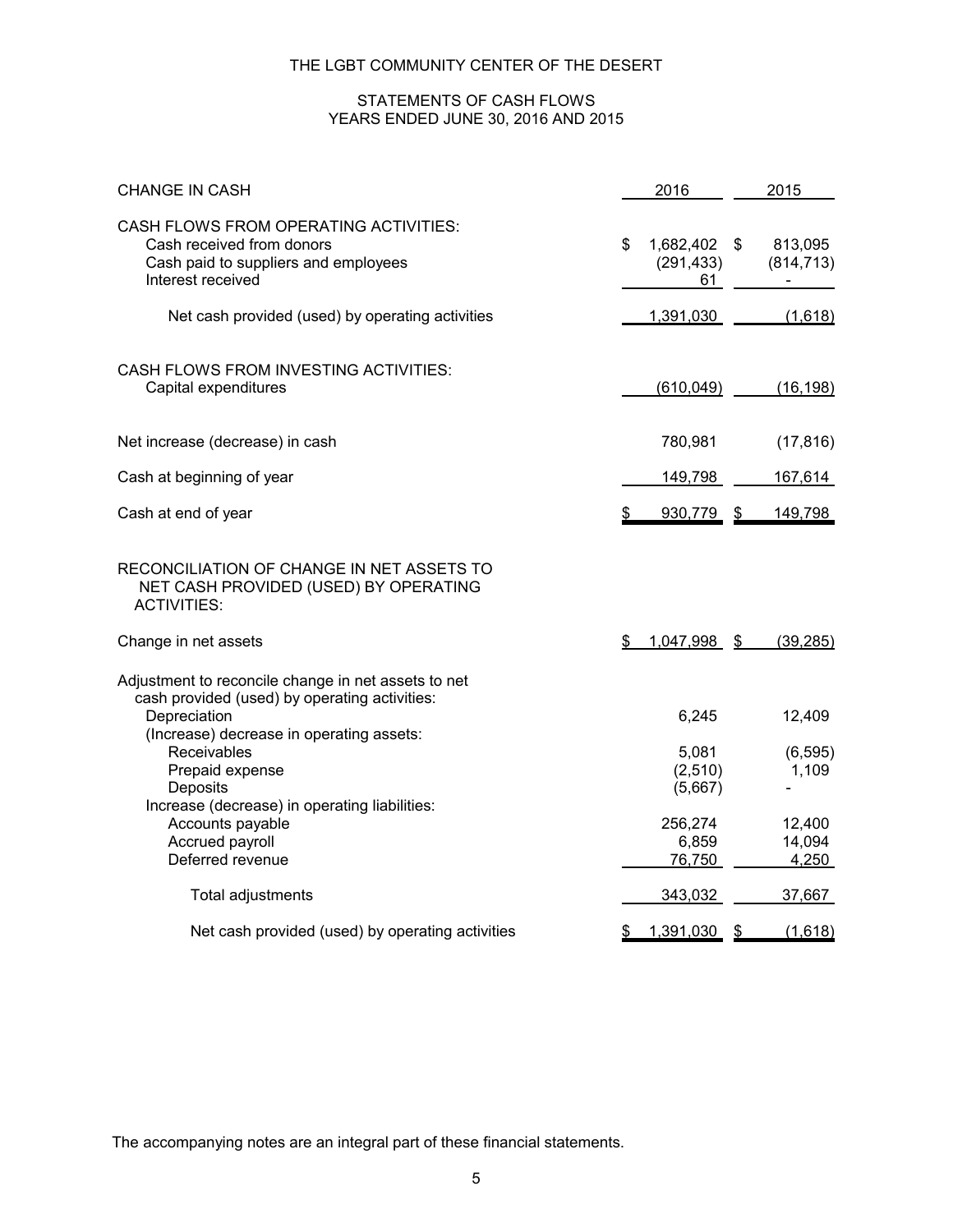## NOTES TO FINANCIAL STATEMENTS JUNE 30, 2016 AND 2015

## SUMMARY OF SIGNIFICANT ACCOUNTING POLICIES

#### Nature of Business

The LGBT Community Center of the Desert (the Center), a California nonprofit public benefit corporation, was formed on September 22, 2000, for the purpose of providing outreach services to the lesbian, gay, bisexual, and transgendered (LGBT) community in the Coachella Valley. The Center provides social and recreational opportunities as well as referral services and programs to assist members of the LGBT community in maintaining independence and selfsufficiency. The LGBT Community Center of the Desert revenues come primarily from grants and donations from individuals and foundations.

#### Estimates

The process of preparing financial statements in conformity with generally accepted accounting principles requires the use of estimates and assumptions regarding certain types of assets, liabilities, revenues, and expenses. Such estimates primarily relate to unsettled transactions and events as of the date of the financial statements. Accordingly, upon settlement, actual results may differ from estimated amounts.

#### Basis of Accounting

The financial statements of the Center have been prepared on the accrual basis of accounting and accordingly reflect all significant receivables, payables, and other liabilities.

#### Basis of Presentation

The Center reports information regarding its financial position and activities according to three classes of net assets that are based upon the existence or absence of restrictions on use that are placed by its donors: unrestricted net assets, temporarily restricted net assets, and permanently restricted net assets.

Unrestricted net assets are resources available to support operations. The only limits on the use of unrestricted net assets are the broad limits resulting from the nature of the Center, the environment in which it operates, the purposes specified in its corporate documents and its application for tax-exempt status, and any limits resulting from contractual agreements with creditors and others that are entered into in the course of its operations.

**Continued**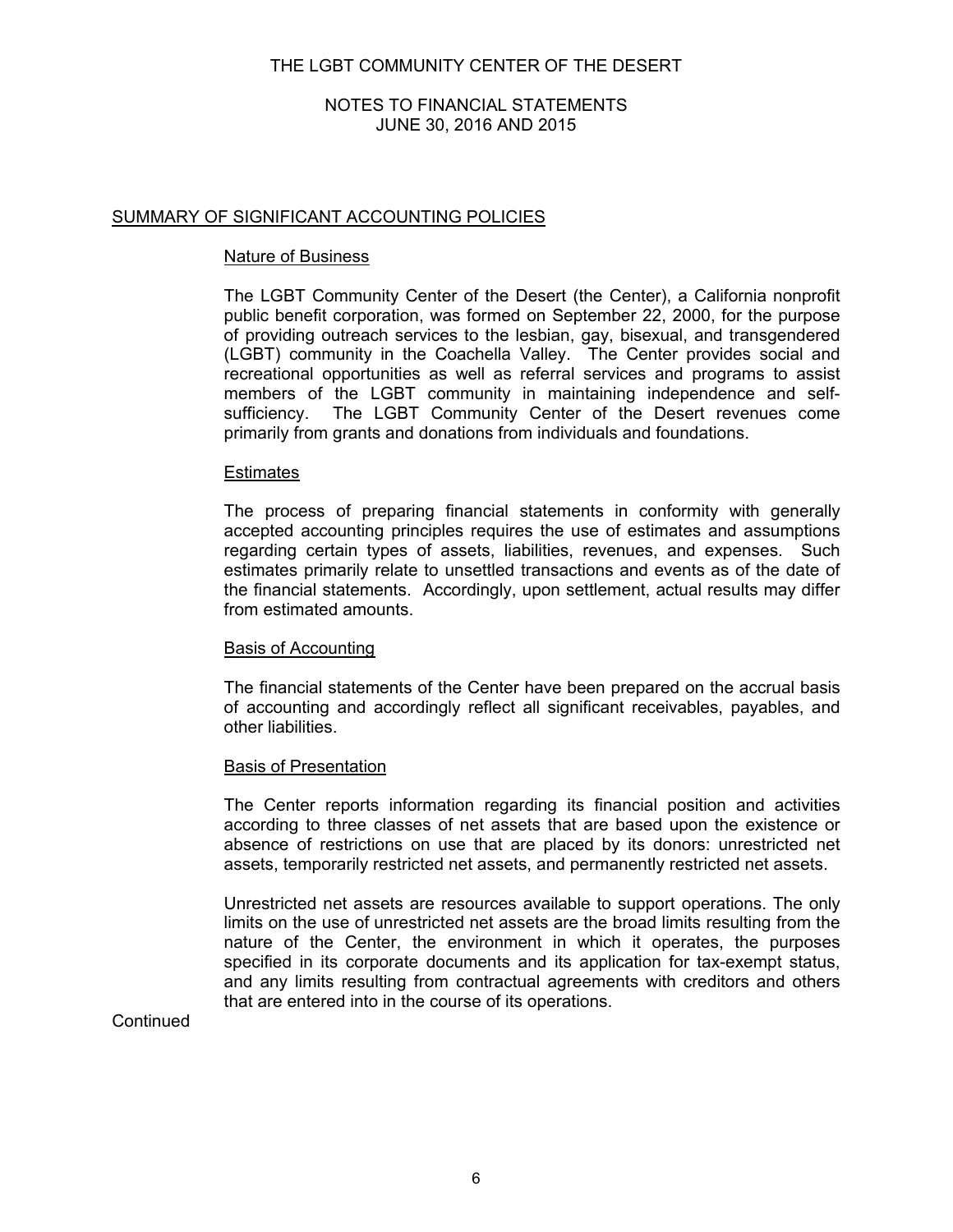## NOTES TO FINANCIAL STATEMENTS JUNE 30, 2016 AND 2015

## SUMMARY OF SIGNIFICANT ACCOUNTING POLICIES (Continued)

Temporarily restricted net assets are resources that are restricted by a donor for use for a particular purpose or in a particular future period. The Center's unspent contributions are reported in this class if the donor limited their use, as are promised contributions that are not yet due. The unspent appreciation of the Center's donor-restricted endowment funds is also reported as temporarily restricted net assets.

Contributions of property and equipment or cash restricted to acquisition of property and equipment are reported as temporarily restricted net assets if the donor has restricted the use of the property or equipment to a particular program. If donors specify a length of time over which the property or equipment must be used, the restrictions expire evenly over the required period. Absent that type of restriction for use, the Center considers the restriction met when the assets are placed in service.

When a donor's restriction is satisfied, either by using the resources in the manner specified by the donor or by the passage of time, the expiration of the restriction is reported in the financial statements by reclassifying the net assets from temporarily restricted to unrestricted net assets.

Permanently restricted net assets are resources whose use is limited by donorimposed restrictions that neither expire by being used in accordance with a donor's restriction nor by the passage of time. The portion of the Center's donorrestricted endowment funds that the Center is committed to maintaining in perpetuity are classified in this net asset class, as is the Center's beneficial interest in a perpetual charitable trust held by a bank as trustee.

#### Cash Equivalents

For purposes of the statement of cash flows, the Center considers all highly liquid debt instruments purchased with a maturity of three months or less to be cash equivalents. Cash and cash equivalents designated for long-term purposes or received with donor-imposed restrictions limiting its use to long-term purposes are not considered cash and cash equivalents for purposes of the statement of cash flows.

#### **Continued**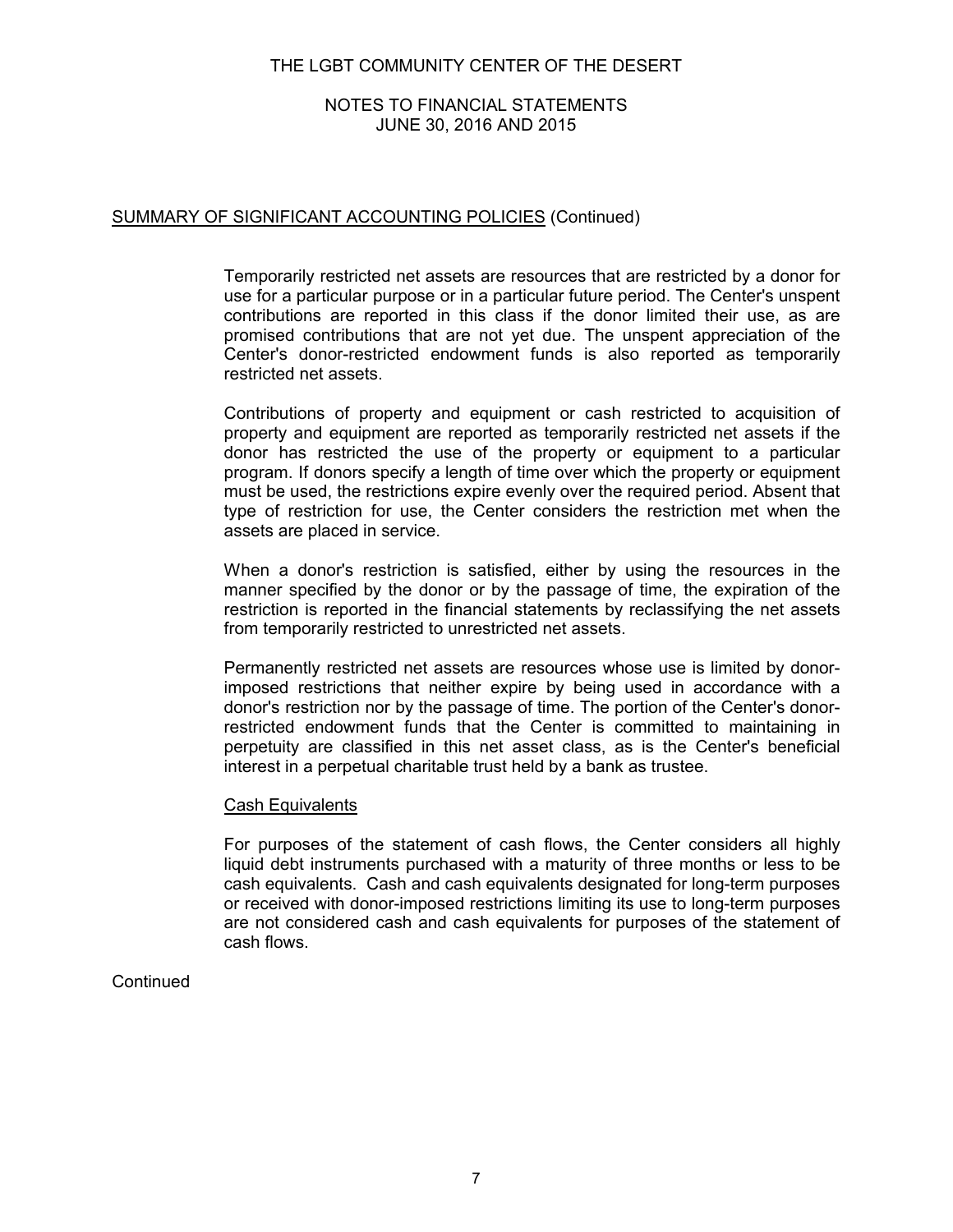## NOTES TO FINANCIAL STATEMENTS JUNE 30, 2016 AND 2015

## SUMMARY OF SIGNIFICANT ACCOUNTING POLICIES (Continued)

#### Property and Equipment

All acquisitions of property and equipment and all expenditures for repairs, maintenance, renewals, and betterments that materially prolong the useful lives of assets are capitalized. Property and equipment are carried at cost or, if donated, at the approximate fair value at the date of donation. Depreciation is computed using the straight-line method. Property and equipment are depreciated over their useful lives, ranging from 3 to 15 years.

#### Deferred Revenue

Income from ticket sales and sponsorships of special events is deferred and recognized in the period in which the event occurs.

#### Donated Services

A number of volunteers have donated approximately 10,296 hours and 7,200 hours to the Center's program service and fundraising campaigns during the years ended June 30, 2016 and 2015, respectively. These donated services are not reflected in the financial statements as no objective basis is available to measure the value. Directors and officers also make substantial contributions of time and expertise.

#### Expense Allocation

Directly identifiable expenses are charged to programs and supporting services. Expenses related to more than one function are charged to programs and supporting services on the basis of management estimates. Management and general expenses include those expenses that are not directly identifiable with any other specific function but provide for the overall support and direction of the Center.

**Continued**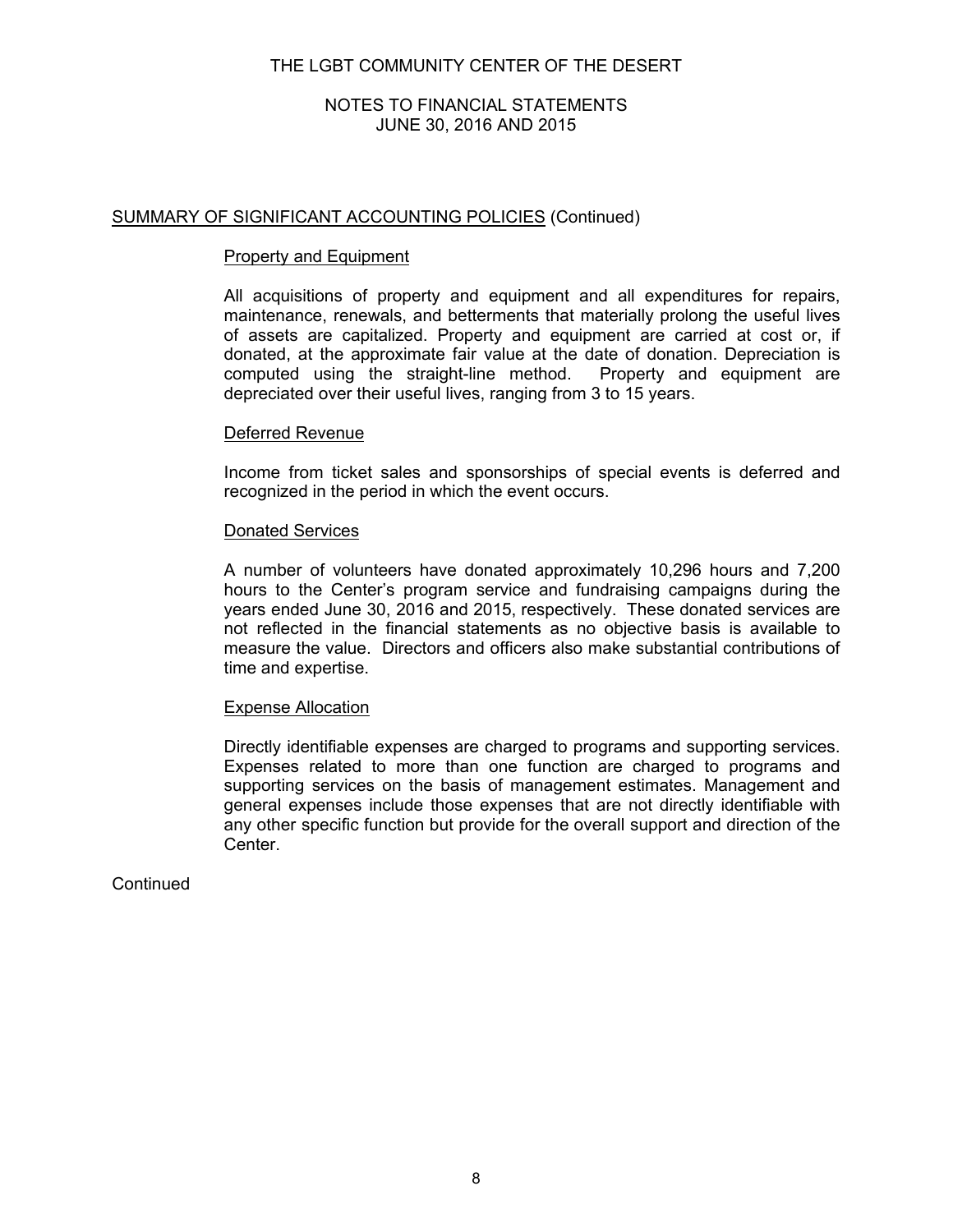## NOTES TO FINANCIAL STATEMENTS JUNE 30, 2016 AND 2015

## SUMMARY OF SIGNIFICANT ACCOUNTING POLICIES (Continued)

#### Income Taxes

The Center is exempt from federal income tax under Section 501(c)(3) of the Internal Revenue Code and from state tax under Section 23701d of the California Revenue and Taxation Code. However, income from certain activities not directly related to the Center's tax-exempt purpose is subject to taxation as unrelated business income. In addition, the Center qualifies for the charitable contribution deduction under Section 170(b)(1)(A) and has been classified as an organization other than a private foundation under Section 509(a)(2). The Center believes that it has appropriate support for any tax positions taken, and as such, does not have any uncertain tax positions that are material to the financial statements.

The Center's Forms 990, *Return of Organization Exempt from Income Tax* are subject to examination by the IRS, generally for 3 years after they were filed.

The Organization's Forms 199, *California Exempt Organization Annual Information Return* are subject to examination by the FTB, generally for 4 years after they were filed.

#### Reclassifications

Certain reclassifications have been made to the prior year financial statements in order to conform to the current year presentation.

#### Date of Management Evaluation

Management has evaluated subsequent events through January 23, 2017, the date on which the financial statements were issued. No significant subsequent events were noted.

#### NOTE 1: ADVERTISING

The Center uses advertising to promote its programs to the community it serves. The production costs are expensed the first time the advertising takes place. For the years ended June 30, 2016 and 2015, advertising costs were \$11,822 and \$20,314, respectively .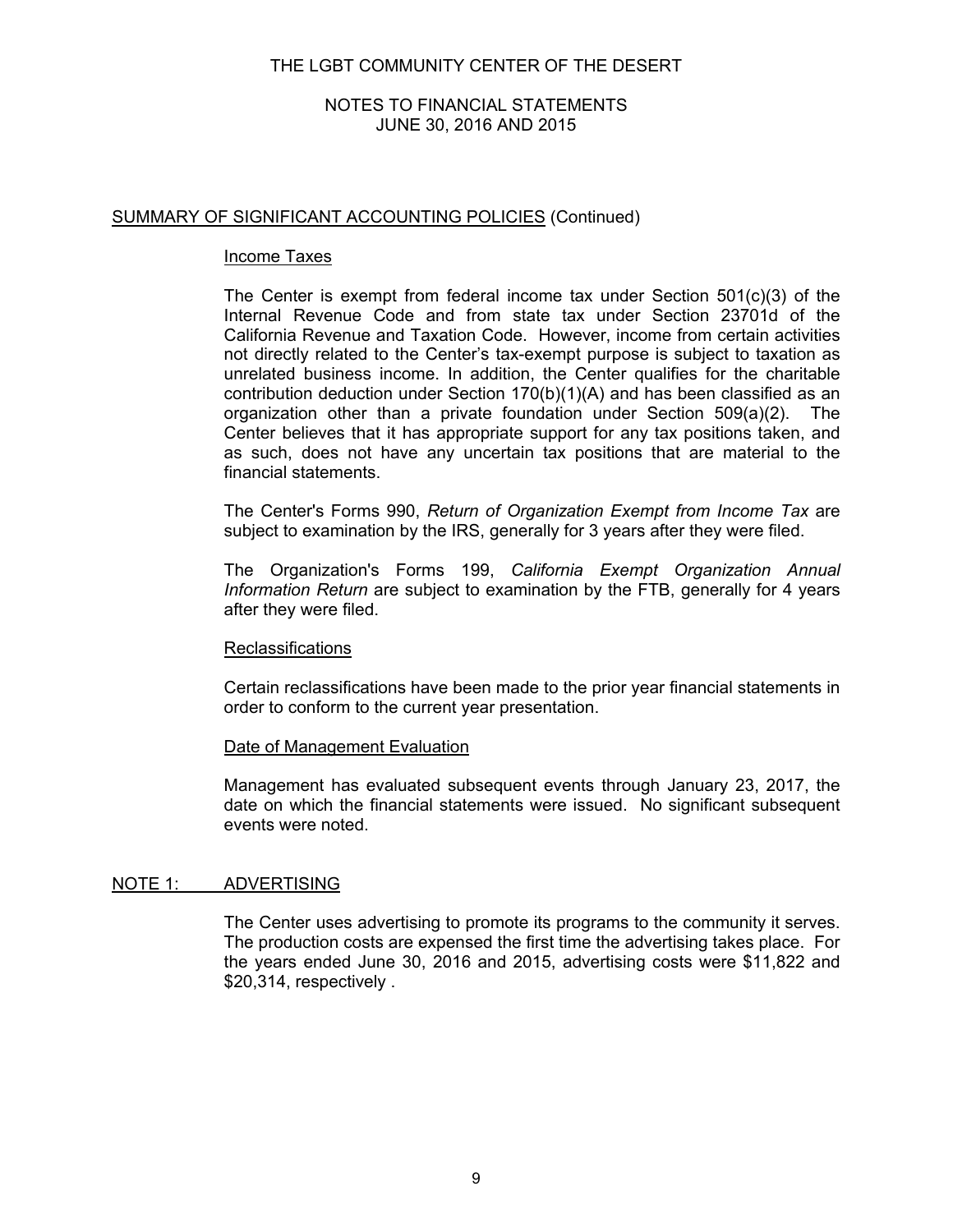#### NOTES TO FINANCIAL STATEMENTS JUNE 30, 2016 AND 2015

## NOTE 2: OPERATING LEASES

The Center has several operating leases. One lease is for a Sharp copier/printer/scanner that expires on September 21, 2016. The Center has the option, at the end of the lease of purchasing the copier at fair market value, renewing for a period of three years or canceling the lease. Lease payments began on September 21, 2012. This lease was purchased by Leak Capital Funding and extended 5 years. The new lease is schedule to end July 1, 2021. The Center has two leases for real property. One lease is for property at 611 S. Palm Canyon Drive, #201 at \$3,500 per month and two units at 610 S. Belardo Road, #550 at \$1,700 per month. The lease is on a month-to-month basis with a 30-day termination notice. The second lease is for 1301 N. Palm Canyon Drive. This lease is a 5-year lease with the option to renew for two additional 5 year periods. The lease amount is one dollar per square foot of space occupied for the first two years and increases each year thereafter.

Future minimum lease payments under these operating leases are:

| Year Ending<br>June 30, | Amount       |
|-------------------------|--------------|
| 2017                    | \$<br>71,037 |
| 2018                    | 83,438       |
| 2019                    | 91,479       |
| 2020                    | 94,160       |
| 2021                    | 94,160       |
|                         |              |
|                         | 434,274      |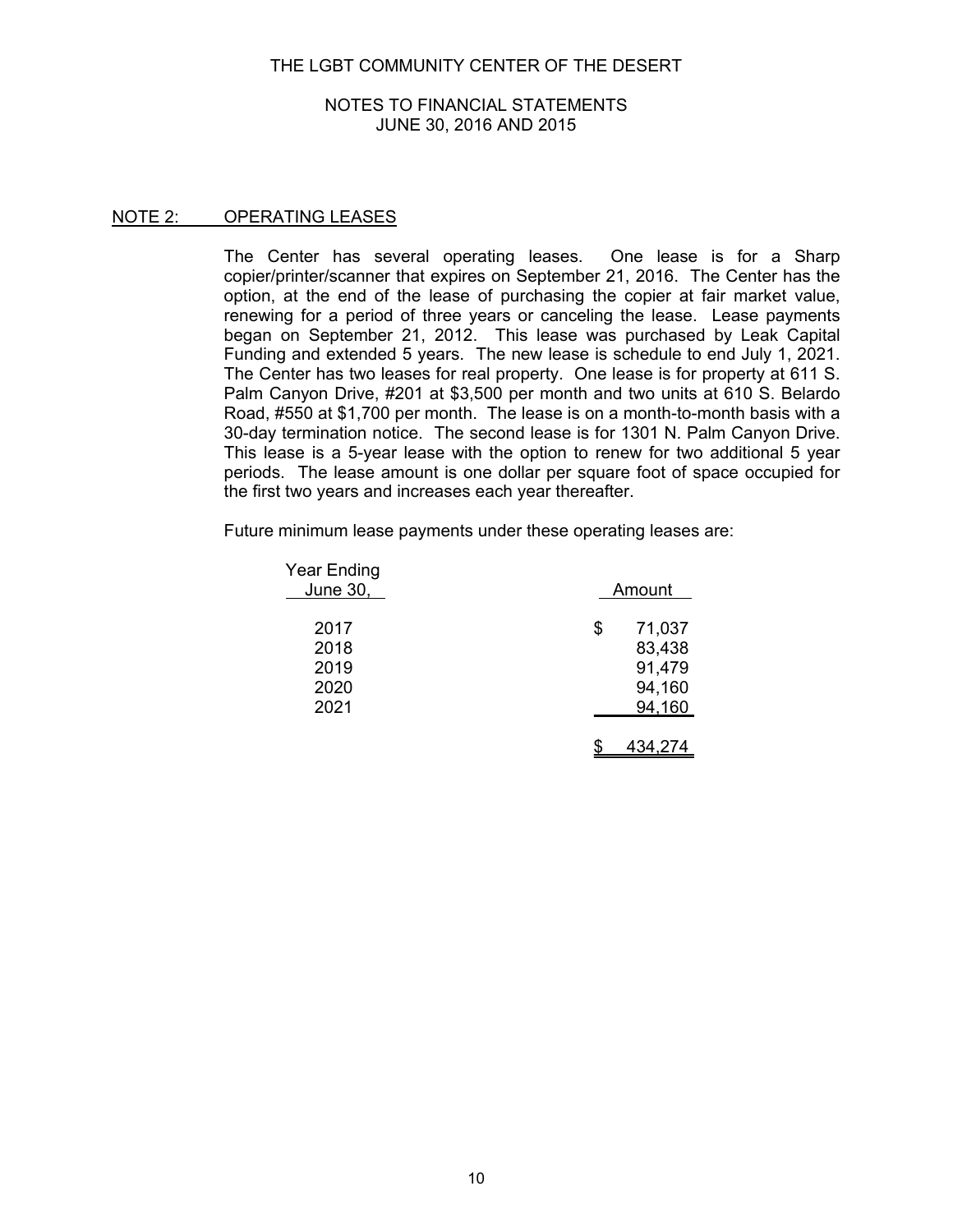## NOTES TO FINANCIAL STATEMENTS JUNE 30, 2016 AND 2015

## NOTE 3: DESCRIPTION OF FUNCTIONAL EXPENSES

#### Health & Wellness Programs

The Center offers many ongoing health and wellness programs for the LGBT community in the Coachella Valley. These programs includes health screenings, counseling and discussions on personal health.

#### Education & Social Programs

The Center offers ongoing educational and social programs for the the LGBT community in the Coachella Valley.

#### Membership Development

Encompasses the identification, cultivation, and expansion of the Center's membership as a primary effort to promote community awareness and interaction.

#### Management & General

Includes the functions necessary to maintain an equitable employment program; ensure an adequate working environment; provide coordination and articulation of the Center's program strategy; secure proper administrative functioning of the Board of Directors; maintain competent legal services for the program administration of the Center; and manage the financial and budgetary responsibilities of the Center.

#### Fundraising

Provides the structure necessary to encourage and secure private financial support from individuals, foundations, and corporations.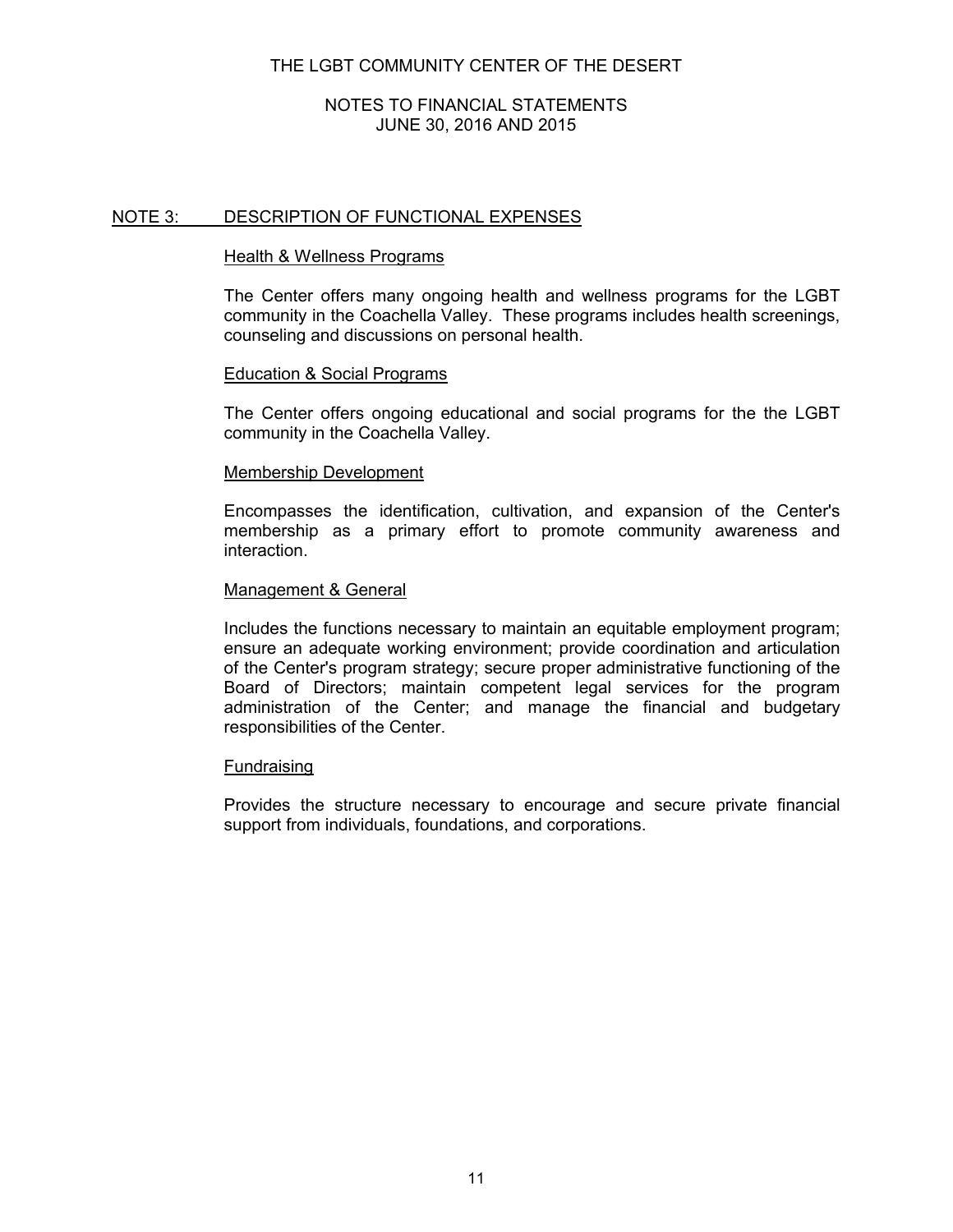## NOTES TO FINANCIAL STATEMENTS JUNE 30, 2016 AND 2015

# NOTE 4: FUND RESTRICTIONS

Temporarily restricted funds consisted of the following as of June 30:

|                                                                               | 2016                                       | 2015                               |
|-------------------------------------------------------------------------------|--------------------------------------------|------------------------------------|
| Capital campaign, beginning of year<br>Donations<br>Released from restriction | 79,263 \$<br>\$<br>1,070,484<br>(639, 314) | 53,611<br>41,850<br>(16, 198)      |
| Capital campaign, end of year                                                 | 510,433                                    | <u>79,263 </u>                     |
| Mental health fund, beginning of the year<br>Grants<br>Expense                | 16,410<br>(16, 410)                        | 36,958<br>280<br>(37, 238)         |
| Mental health fund, end of the year                                           |                                            |                                    |
| SAGE Works grant, beginning of the year<br>Grants<br>Expense                  | 14,609<br>16,668<br>(25, 721)              | 9,692<br>15,100<br><u>(10,183)</u> |
| SAGE Works grant, end of the year                                             | 5,556                                      | 14,609                             |
| Temporarily restricted assets, end of year                                    | 515,989                                    | 93,872<br>S                        |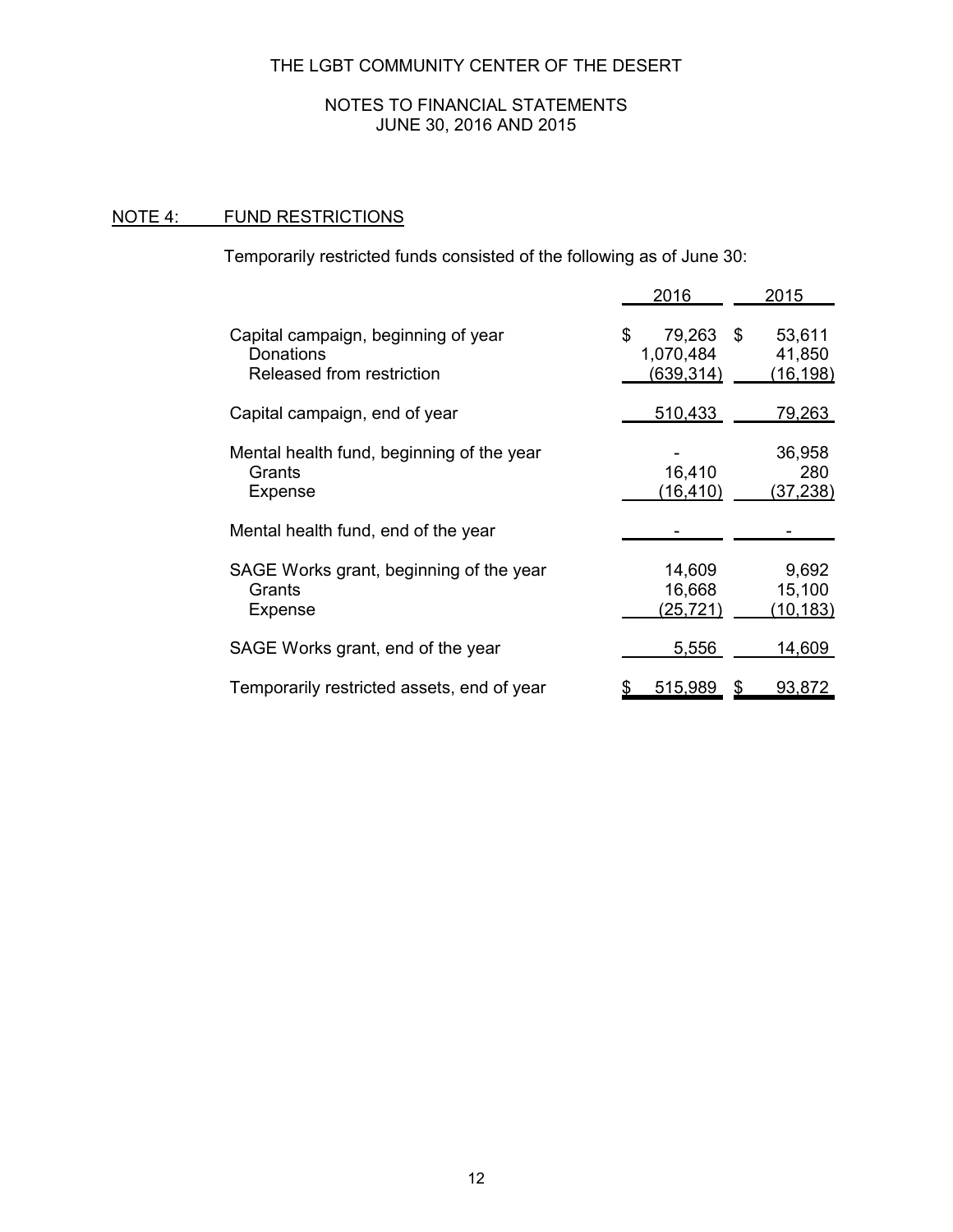# SCHEDULE OF FUNCTIONAL EXPENSES YEAR ENDED JUNE 30, 2016

|                           |                | General &             |    |                    |    |           |
|---------------------------|----------------|-----------------------|----|--------------------|----|-----------|
|                           | <u>Program</u> | <b>Administrative</b> |    | <b>Fundraising</b> |    | Total     |
|                           |                |                       |    |                    |    |           |
| Expenses                  |                |                       |    |                    |    |           |
| Accounting                | \$             | \$<br>12,679          | \$ |                    | \$ | 12,679    |
| Depreciation              | 5,621          | 624                   |    |                    |    | 6,245     |
| Dues and subscriptions    | 4,943          |                       |    |                    |    | 4,943     |
| Equipment and maintenance | 28,392         | 7,098                 |    |                    |    | 35,490    |
| Event expense             |                |                       |    | 177,941            |    | 177,941   |
| Insurance                 | 28,837         | 3,204                 |    |                    |    | 32,041    |
| Miscellaneous             | 7,464          | 1,866                 |    |                    |    | 9,330     |
| Office expense            | 38,597         | 10,796                |    |                    |    | 49,393    |
| Payroll taxes             | 39,423         | 6,956                 |    |                    |    | 46,379    |
| Postage and printing      | 1,761          | 440                   |    |                    |    | 2,201     |
| Professional services     | 31,163         |                       |    | 885                |    | 32,048    |
| Publications              |                | 10,822                |    |                    |    | 10,822    |
| Rent                      | 56,160         | 6,240                 |    |                    |    | 62,400    |
| Salaries and wages        | 442,788        | 78,139                |    |                    |    | 520,927   |
| <b>Supplies</b>           | 17,789         |                       |    |                    |    | 17,789    |
| Taxes and licenses        |                | 256                   |    |                    |    | 256       |
| Telephone                 | 6,026          | 1,507                 |    |                    |    | 7,533     |
| <b>Utilities</b>          | 17,335         | 1,926                 |    |                    |    | 19,261    |
|                           |                |                       |    |                    |    |           |
| Total expenses            | 726,299        | 142,553               | S  | 178,826            | S  | 1,047,678 |